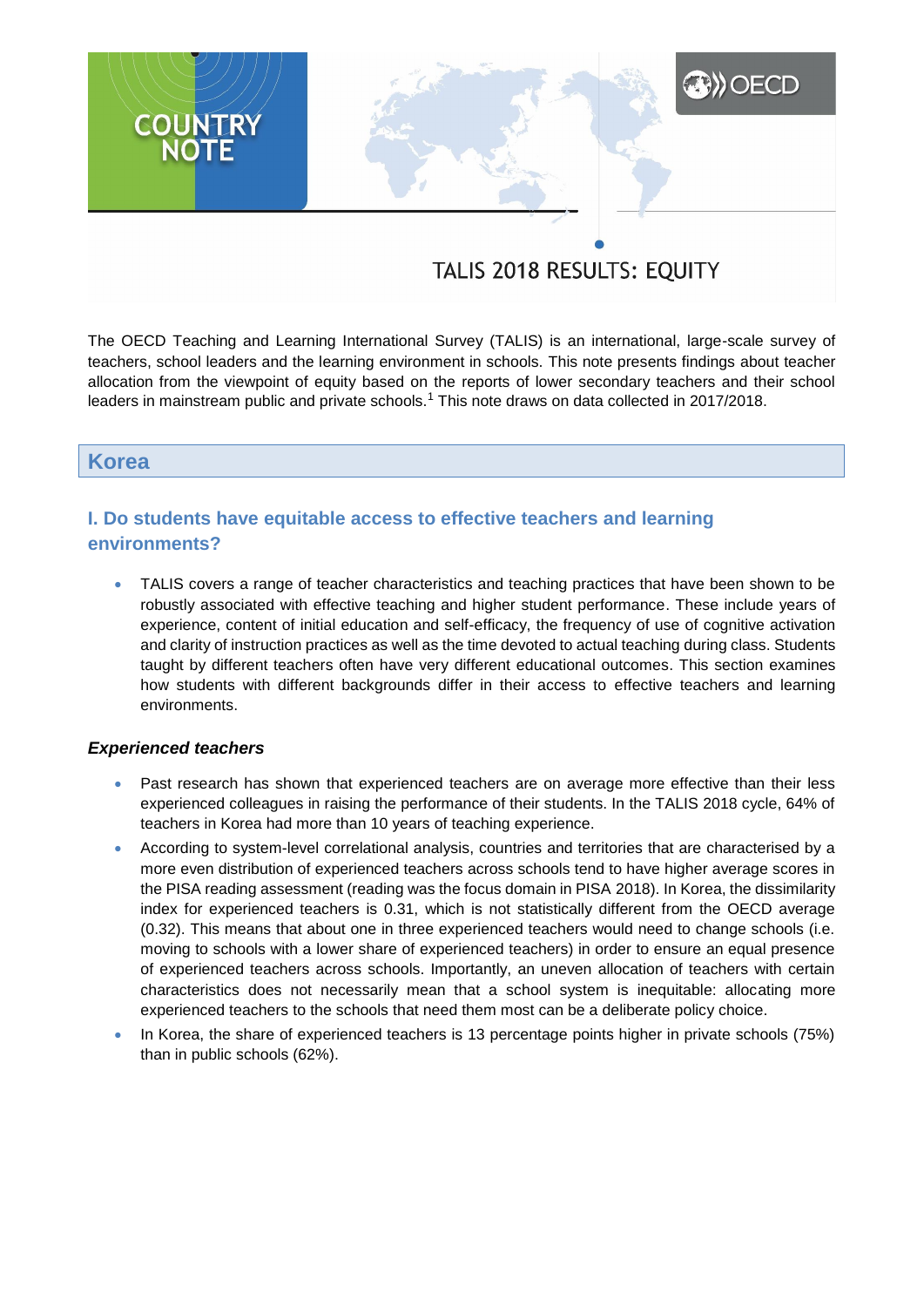# **Figure 1. Allocation of experienced teachers**



Results based on responses of lower secondary teachers and principals

Notes: Only countries and territories with available data are shown. The dissimilarity index measures if the allocation of teachers with a given characteristic in a country's schools resembles the overall teacher population of the country and it ranges from 0 (i.e. the allocation of teachers in schools resembles perfectly the teacher population of the country) to 1 (i.e. teachers with a certain characteristic are concentrated in a single school). Differences across school types that are not statistically significant are highlighted with lighter colours. Source: OECD, TALIS 2018 Database, Table 2.3.

# *Teachers with comprehensive formal education*

- TALIS asks teachers about the content of their initial education and training. In the TALIS 2018 cycle, 44% of teachers in Korea reported to have received a comprehensive initial education, which includes subject content, pedagogy, classroom practices, cross-curricular skills, teaching in a mixed-ability setting and classroom management: this is higher than the OECD average (39%). On average across OECD countries/territories, initial training in cross-curricular skills, teaching in a mixed-ability setting and classroom management tend to be less prevalent than the other types of training.
- As shown by system-level correlational analysis, across countries and territories, the more even the distribution of teachers with comprehensive initial training across schools, the higher students' mean reading score in PISA. In Korea, the dissimilarity index for comprehensively trained teachers is 0.21, which is lower than the OECD average (0.26).
- As with most TALIS participants, in Korea there is no statistically significant difference in the share of teachers with comprehensive formal education between private and public schools.

# *Teachers with higher self-efficacy*

 Research highlights how self-efficacy is positively related to performance in a wide range of settings. Teachers and students are no exception. TALIS elicits teachers' self-efficacy beliefs by asking them to assess their ability to perform well in a range of tasks related to classroom management, instruction, and students' engagement. In Korea, the dissimilarity index for teachers with higher self-efficacy (defined as those in the top quarter of the national distribution of the self-efficacy scale) is 0.26, which is not statistically different from the OECD average (0.29).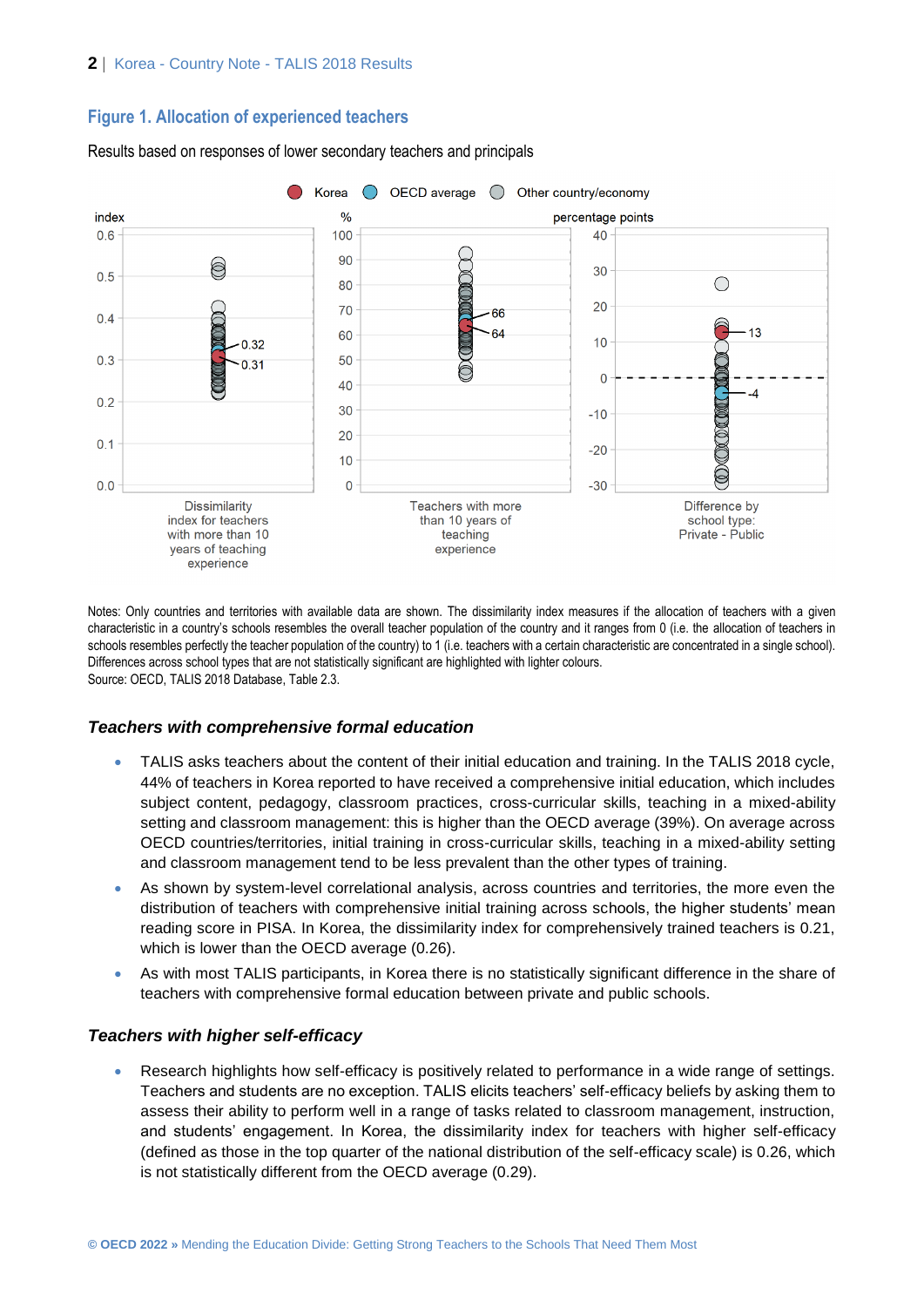• In the majority of countries and territories participating in TALIS, the share of teachers at the top of the national distribution of the self-efficacy scale is not statistically different across private and public schools. This is also true in Korea.

### *Teachers who allocate a larger share of class time to actual teaching*

# **Figure 2. Allocation of teachers who spend a larger share of class time on actual teaching**



Results based on responses of lower secondary teachers and principals

Notes: Only countries and territories with available data are shown. The dissimilarity index measures if the allocation of teachers with a given characteristic in a country's schools resembles the overall teacher population of the country and it ranges from 0 (i.e. the allocation of teachers in schools resembles perfectly the teacher population of the country) to 1 (i.e. teachers with a certain characteristic are concentrated in a single school). Differences across school types that are not statistically significant are highlighted with lighter colours. Source: OECD, TALIS 2018 Database, Table 2.12.

- Past research has highlighted a positive association between the share of class time teachers devote to teaching and student achievement. The ability of teachers to maximise instruction time is closely related to their ability to maintain order in the classroom. But of course students' attitudes and behaviour also matter as a factor influencing the proportion of time spent on teaching and learning, and are partly outside of teachers' control. TALIS measures the instruction time to which students are exposed by asking teachers how their working time is allocated between different tasks such as administrative tasks, keeping order and actual teaching in a regular weekly class.
- According to system-level correlational analysis, students' average performance in reading is lower in education systems where teachers who spend a larger share of class time on actual teaching are unevenly distributed across schools. In Korea, the dissimilarity index for teachers who spend a larger share of class time on actual teaching (defined as those in the top quarter of the national distribution of the share of class time allocated to actual teaching) is 0.3, which is lower than the OECD average (0.33).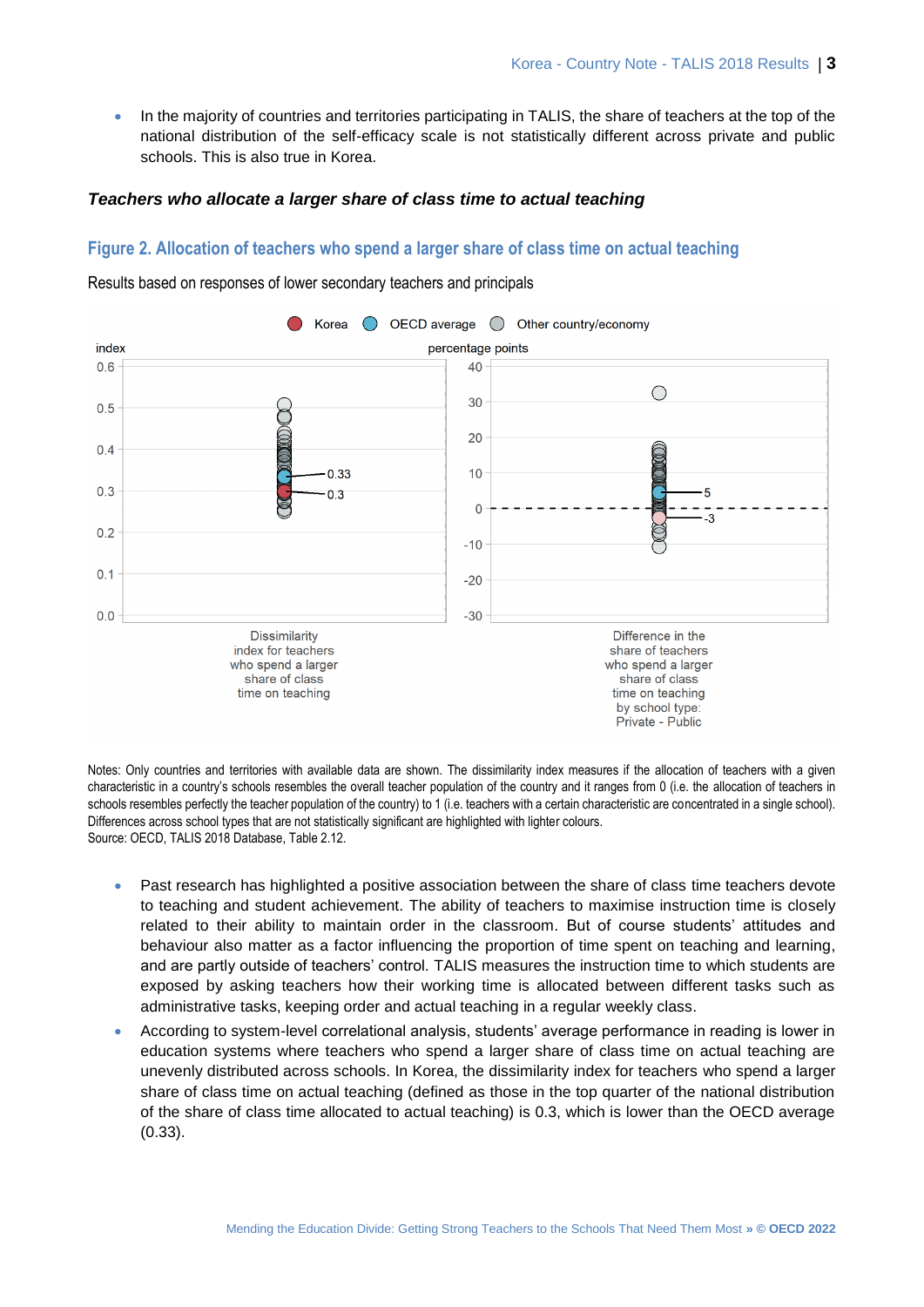• In Korea, the share of teachers who spend a larger share of class time on actual teaching is not statistically different in private schools from what is observed in public schools.

# *Teachers who use cognitive activation practices on a more regular basis*

- Cognitive activation consists of instructional activities that require students to evaluate, integrate and apply knowledge within the context of problem solving (e.g. presenting tasks for which there is no obvious solution or which require students to think critically, and asking students to decide on their own procedures for solving complex tasks). Past research has shown that the use of cognitive activation is associated with higher student achievement. In Korea, the dissimilarity index for teachers who rely on cognitive activation practices most often (defined as those who are in the top quarter of the national distribution in terms of the frequency of use of cognitive activation practices) is 0.27, which is not statistically different from the OECD average (0.3).
- As in most countries and territories participating in TALIS, in Korea there is no statistically significant difference in the share of teachers who rely on cognitive activation practices on a more regular basis between private and public schools.

# *Teachers who use clarity of instruction practices on a more regular basis*

- Clarity of instruction is conceptualised in TALIS as the ability to set clear and comprehensive instruction and learning goals, to connect new and old topics, and to provide students with a summary at the end of the lesson. Past studies have shown how this practice is related to positive student outcomes, including learning motivation, achievement and satisfaction. In Korea, the dissimilarity index for teachers who most often adopt clarity of instruction techniques (defined as those who are in the top quarter of the national distribution in terms of the frequency of use of clarity of instruction practices) is 0.25, which is lower than the OECD average (0.3).
- In Korea, the share of teachers who more regularly adopt clarity of instruction practices in private schools is different from what is observed in public schools. The share of these teachers is five percentage points lower in private schools than in public schools.

# **II. Do students have equitable access to digital learning in school?**

• The use of digital technology for teaching and learning can help students acquire digital skills, socialemotional skills and more standard cognitive skills such as numeracy and literacy. While teachers' reliance on ICT has increased considerably in the wake of the COVID-19 pandemic, school closures have also highlighted the continued presence of digital divides. Available evidence shows that learning losses have been the most severe among marginalised students, who tend to have more limited access to digital learning resources. It is important to note, however, that the data presented in this note were collected in 2017/2018; that is before the outbreak of the COVID-19 pandemic.

# *ICT equipment in school*

- Having adequate ICT equipment at school, such as software, computers, laptops and smart boards, is essential to effective digital learning. In the TALIS 2018 cycle, 24% of principals in Korea reported that the school's capacity to provide quality instruction was hindered "quite a bit" or "a lot" by a shortage or inadequacy of digital technology for instruction. This is not statistically different from the OECD average (25%).
- The share of principals who reported that the school's capacity to provide quality instruction was hindered by a shortage or inadequacy of digital technology for instruction is 12 percentage points higher in public schools than in private schools on average across OECD countries/territories. In contrast, in Korea the share of these principals is not statistically different in private schools from what is observed in public schools.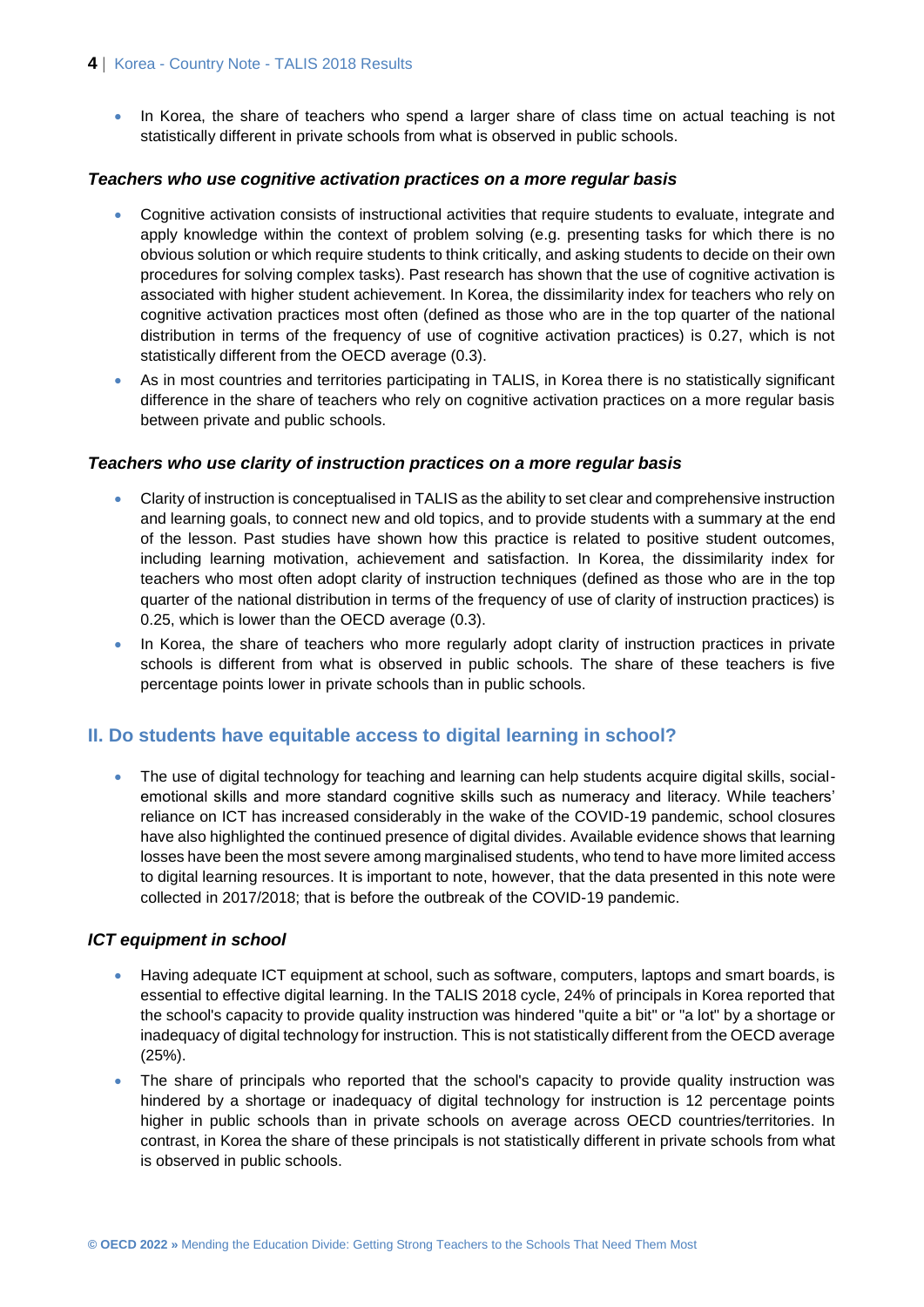### *Teachers with high self-efficacy in ICT use*

- Having access to technology does not improve student learning in itself. Effective integration of technology into teaching and learning requires teachers who are well trained and able to use digital tools for instruction. In the TALIS 2018 cycle, 71% of teachers in Korea reported that they could support student learning through the use of digital technology "quite a bit" or "a lot", which is higher than the OECD average (67%).
- The dissimilarity index for these teachers is 0.24, which is lower than the OECD average (0.31). This means that about one in four teachers with high self-efficacy in ICT use would need to change schools (i.e. moving to schools with a lower share of teachers with high self-efficacy in ICT) in order to ensure an equal presence of these teachers across schools. It is important to note, however, that self-efficacy is context-specific. Therefore, the same teacher may report a different level of self-efficacy in a different school environment.
- According to system-level correlational analysis, disadvantaged students tend to have just as much or more opportunity to learn digital literacy skills (such as detecting if the information read is subjective or biased) in education systems where teachers with high self-efficacy in ICT and teachers who regularly teach using ICT are more evenly distributed across schools.
- The share of teachers with high self-efficacy in the use of digital technology for instruction tends to be higher in private schools than in public schools in almost a quarter of the countries and territories participating in TALIS. In Korea, the share of these teachers is not statistically different in private schools from what is observed in public schools.

# **Figure 3. Allocation of teachers with high self-efficacy in ICT use**



### Results based on responses of lower secondary teachers and principals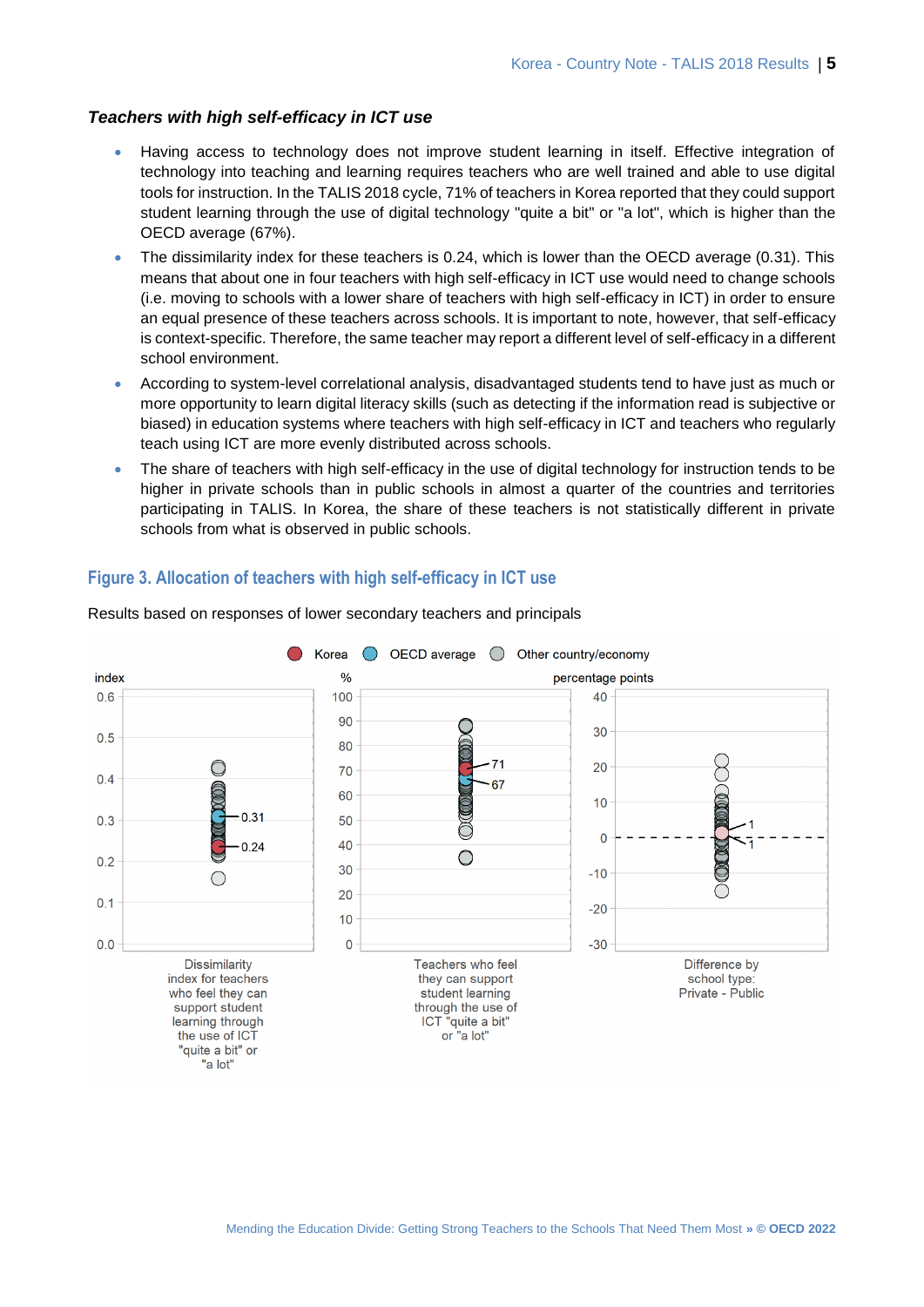Notes: Only countries and territories with available data are shown. The dissimilarity index measures if the allocation of teachers with a given characteristic in a country's schools resembles the overall teacher population of the country and it ranges from 0 (i.e. the allocation of teachers in schools resembles perfectly the teacher population of the country) to 1 (i.e. teachers with a certain characteristic are concentrated in a single school). Differences across school types that are not statistically significant are highlighted with lighter colours. Source: OECD, TALIS 2018 Database, Table 3.12.

### *Teachers who use ICT for teaching on a regular basis*

- Past research has highlighted a positive relationship between teachers' perceived self-efficacy in ICT and their use of digital technology in the classroom. Although the literature also shows that ICT use at school does not automatically lead to better student outcomes – both too limited and overly excessive use of ICT can be associated with lower student achievement – teachers' and students' ability to make the most of ICT is reinforced by regular and judicious use of digital technology in the classroom. In the TALIS 2018 cycle, 30% of teachers in Korea reported "frequently" or "always" letting students use ICT for projects or class work, which is lower than the OECD average (53%). The dissimilarity index for these teachers is 0.26, which is lower than the OECD average (0.32).
- In almost a quarter of the education systems participating in TALIS, the share of teachers who "frequently" or "always" let students use ICT for projects or class work tends to be higher in private schools than in public schools. Yet, in Korea there is no statistically significant difference in the share of teachers who regularly use ICT in class between private and public schools.

# **Figure 4. Allocation of teachers who regularly use ICT for teaching**



Results based on responses of lower secondary teachers and principals

Notes: Only countries and territories with available data are shown. The dissimilarity index measures if the allocation of teachers with a given characteristic in a country's schools resembles the overall teacher population of the country and it ranges from 0 (i.e. the allocation of teachers in schools resembles perfectly the teacher population of the country) to 1 (i.e. teachers with a certain characteristic are concentrated in a single school). Differences across school types that are not statistically significant are highlighted with lighter colours. Source: OECD, TALIS 2018 Database, Table 3.15.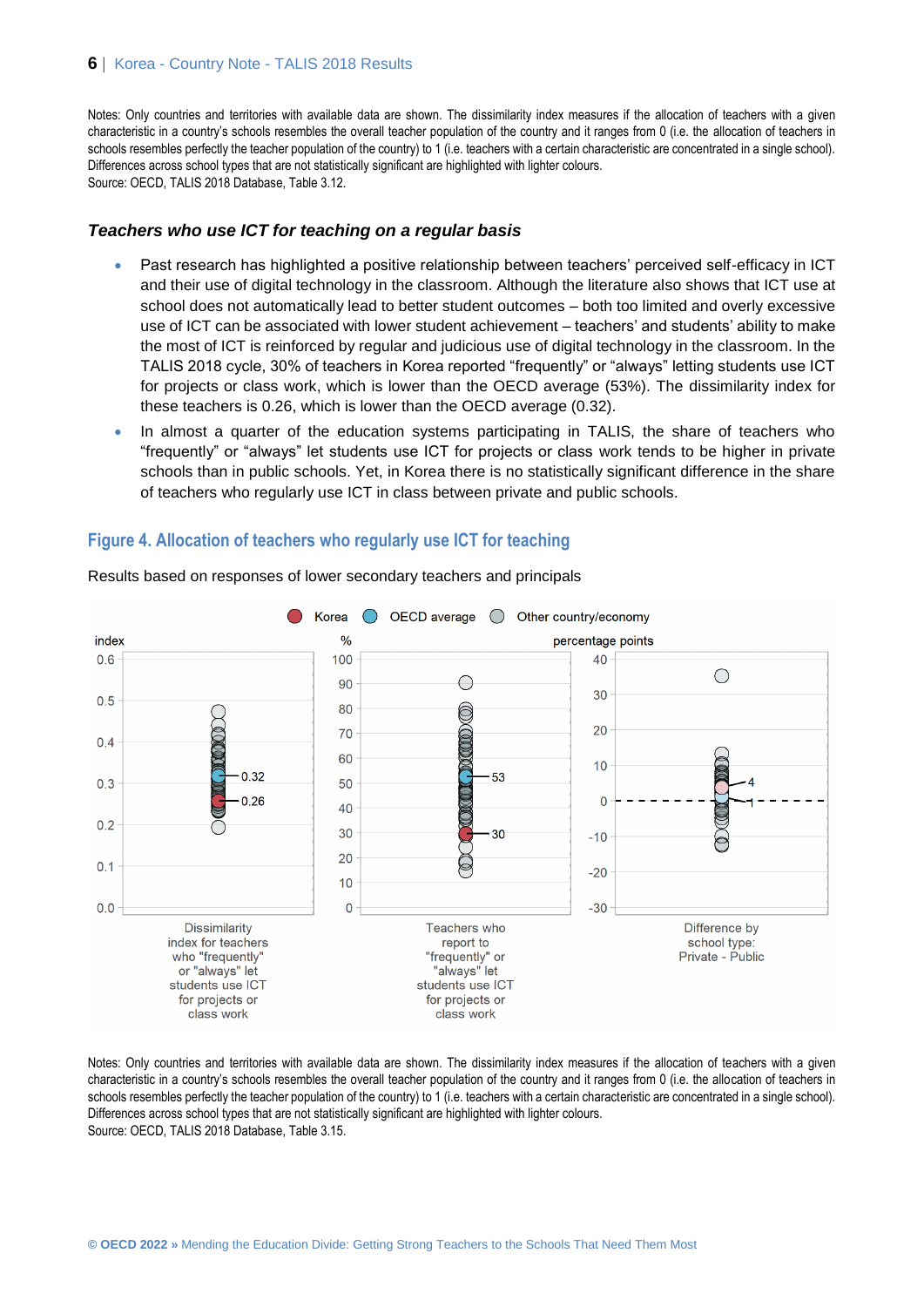# **Key features of TALIS 2018**

TALIS uses questionnaires administered to teachers and their school principals to gather data. Its main goal is to generate internationally comparable information relevant to developing and implementing policies focused on school leaders, teachers and teaching, with an emphasis on those aspects that affect student learning. It gives a voice to teachers and school leaders, allowing them to provide input into educational policy analysis and development in key areas.

- The international target population for TALIS is composed of lower secondary teachers and their school leaders in mainstream public and private schools. TALIS 2018 offered three additional options: 15 countries and territories, including Korea, also surveyed teachers and school leaders in their primary schools (ISCED level 1), 11 countries and territories did so in their upper secondary schools (ISCED level 3) and 9 countries and territories conducted the survey in schools that participated in the 2018 OECD Programme for International Student Assessment (PISA).
- Building on literature identifying the characteristics and practices of teaching that boost student achievement, the report *Mending the Education Divide: Getting Strong Teachers to the Schools That Need Them Most*, published on 14 March 2022, shows how teachers with different characteristics and practices tend to concentrate in different schools, and how much access students with different socioeconomic backgrounds have to strong teachers. It points out the aspects of different educational systems that influence how teachers are allocated to schools. The report also discusses the consequences that inequitable teacher allocation systems have on students' educational outcomes.
- The dissimilarity index captures to what extent the distribution of teachers belonging to different groups departs from what would be observed if teachers were allocated across schools in a perfectly random way. This index (commonly used as a measure of segregation) is related to the proportions of teachers of either one of two groups that have to be displaced in order to achieve a perfectly even distribution, i.e. a situation where the shares of teachers of different types in each school equal the shares observed in the overall population. The dissimilarity index can identify the teacher characteristics and practices along which teachers tend to sort across schools and highlight overall imbalances in teacher allocation. Randomly assigning teachers to schools, however, may not help in addressing concerns related to equity.
- All results presented in this country note can be found in the report *Mending the Education Divide: Getting Strong Teachers to the Schools That Need Them Most*. The sources of the data for Section I are: Tables 2.3, 2.5, 2.6, 2.8, 2.10, 2.12 and 4.1; for Section II are: Tables 3.3, 3.4, 3.12, 3.15 and 4.2.
- Estimates for differences across school types may be missing for various reasons: the question referring to the school type was not administered; there are too few or no observations to provide reliable estimates and/or to ensure the confidentiality of respondents; or the data referring to the school type were withdrawn or were not collected at the request of the country concerned.
- The production of the country notes has been automatised in R software following syntaxes developed by Markus Schwabe.

This work is published under the responsibility of the Secretary-General of the OECD. The opinions expressed and arguments employed herein do not necessarily reflect the official views of OECD member countries.

This document, as well as any data and any map included herein, are without prejudice to the status of or sovereignty over any territory, to the delimitation of international frontiers and boundaries and to the name of any territory, city or area.

### **References**

OECD (2022), *Mending the Education Divide: Getting Strong Teachers to the Schools That Need Them Most*, TALIS, OECD Publishing, Paris, https://doi.org/10.1787/92b75874-en.

### For more information on TALIS 2018 visi[t http://www.oecd.org/education/talis/](http://www.oecd.org/education/talis/)

Data can be found also on line by following the **StatLinks**  $\frac{1}{\sqrt{2}}$  under the tables and charts in the publication. **Explore, compare and visualise more data and analysis using:** [http://gpseducation.oecd.org/.](http://gpseducation.oecd.org/)